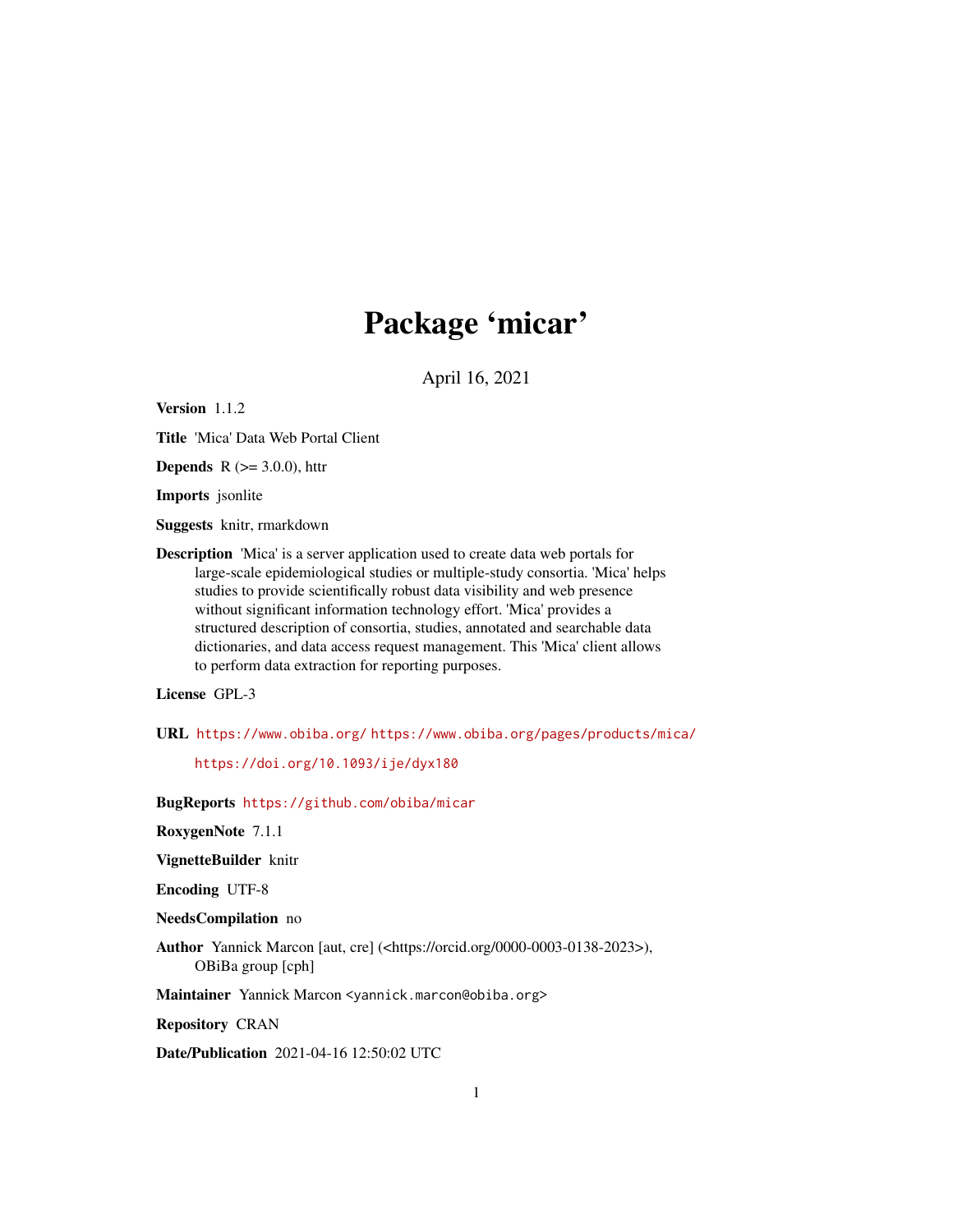## <span id="page-1-0"></span>R topics documented:

| $\overline{2}$                                                                                                                                                                        |
|---------------------------------------------------------------------------------------------------------------------------------------------------------------------------------------|
| 3                                                                                                                                                                                     |
| $\overline{\mathcal{A}}$                                                                                                                                                              |
| mica.dar.amendment.form $\ldots$ , $\ldots$ , $\ldots$ , $\ldots$ , $\ldots$ , $\ldots$ , $\ldots$ , $\ldots$ , $\ldots$ , $\ldots$ , $\ldots$ , $\ldots$<br>$\overline{\mathcal{A}}$ |
| 5                                                                                                                                                                                     |
| 6                                                                                                                                                                                     |
| 6                                                                                                                                                                                     |
| 7                                                                                                                                                                                     |
| 8                                                                                                                                                                                     |
| 8                                                                                                                                                                                     |
| 9                                                                                                                                                                                     |
|                                                                                                                                                                                       |
|                                                                                                                                                                                       |
|                                                                                                                                                                                       |
| -12                                                                                                                                                                                   |
| $\overline{13}$                                                                                                                                                                       |
| - 14                                                                                                                                                                                  |
|                                                                                                                                                                                       |
|                                                                                                                                                                                       |
| -17                                                                                                                                                                                   |
|                                                                                                                                                                                       |

#### **Index** 2008 **[19](#page-18-0)99**

<span id="page-1-1"></span>mica.dar *Get a data access request*

## Description

Get a specific data access request.

#### Usage

mica.dar(mica, id)

## Arguments

| mica | A Mica object                  |
|------|--------------------------------|
| id   | Data access request identifier |

## See Also

Other data access requests functions: [mica.dar.actions\(](#page-2-1)), [mica.dar.amendment.form\(](#page-3-1)), mica.dar.amendment.histor [mica.dar.amendments.history\(](#page-5-1)), [mica.dar.amendments\(](#page-5-2)), [mica.dar.amendment\(](#page-3-2)), [mica.dar.form\(](#page-6-1)), [mica.dar.history\(](#page-7-1)), [mica.dars\(](#page-7-2))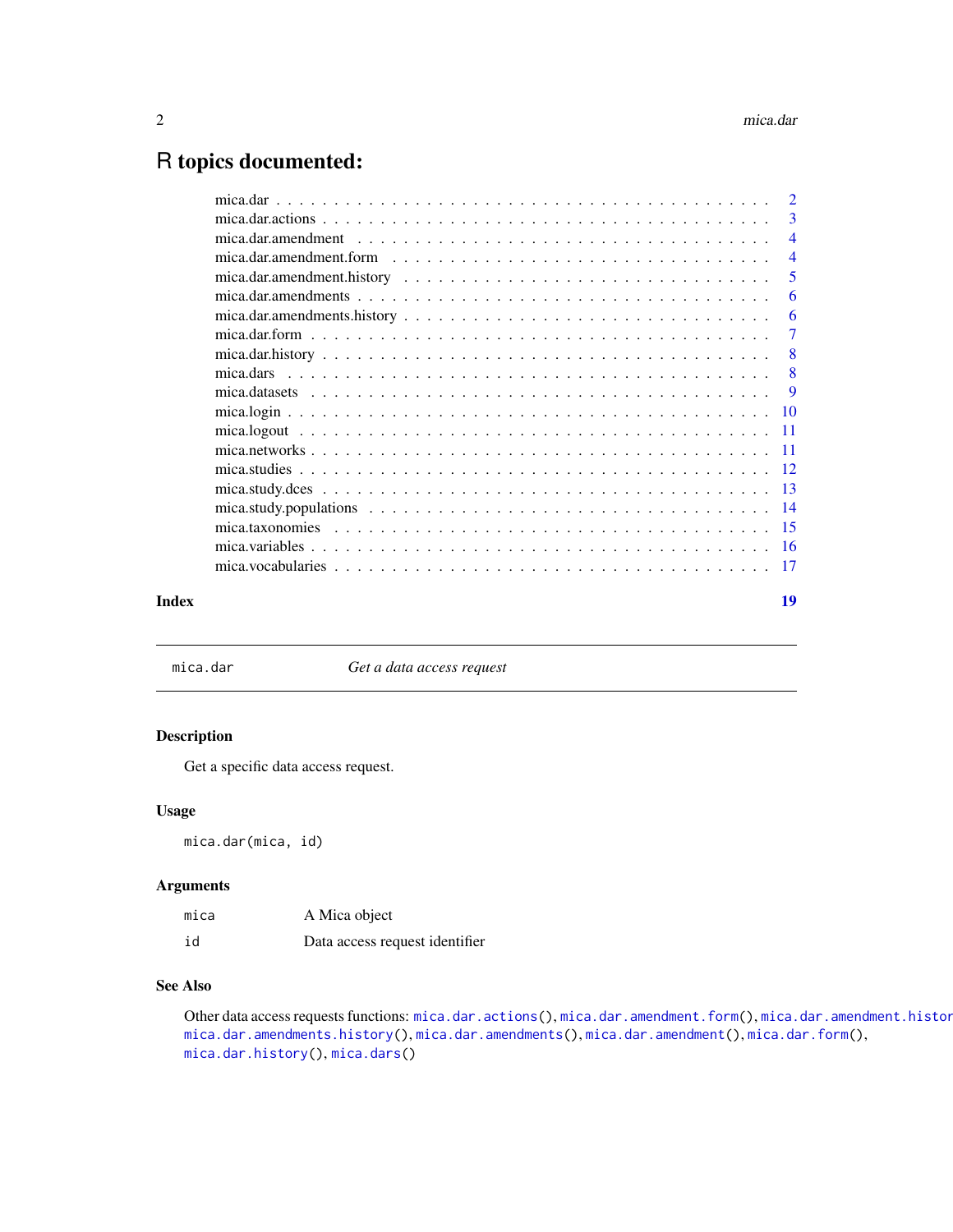#### <span id="page-2-0"></span>mica.dar.actions 3

#### Examples

```
## Not run:
m <- mica.login("someuser", "somepassword", "https://mica-demo.obiba.org")
mica.dar(m, "12345")
mica.logout(m)
## End(Not run)
```
<span id="page-2-1"></span>mica.dar.actions *Get data access request actions*

#### Description

Get the actions history of a specific data access request.

#### Usage

mica.dar.actions(mica, id, df = TRUE)

#### Arguments

| mica | A Mica object                         |
|------|---------------------------------------|
| id   | Data access request identifier        |
| df   | Return a data.frame (default is TRUE) |

#### See Also

Other data access requests functions: [mica.dar.amendment.form\(](#page-3-1)), [mica.dar.amendment.history\(](#page-4-1)), [mica.dar.amendments.history\(](#page-5-1)), [mica.dar.amendments\(](#page-5-2)), [mica.dar.amendment\(](#page-3-2)), [mica.dar.form\(](#page-6-1)), [mica.dar.history\(](#page-7-1)), [mica.dars\(](#page-7-2)), [mica.dar\(](#page-1-1))

## Examples

```
## Not run:
m <- mica.login("someuser", "somepassword", "https://mica-demo.obiba.org")
mica.dar.actions(m, "12345")
mica.logout(m)
```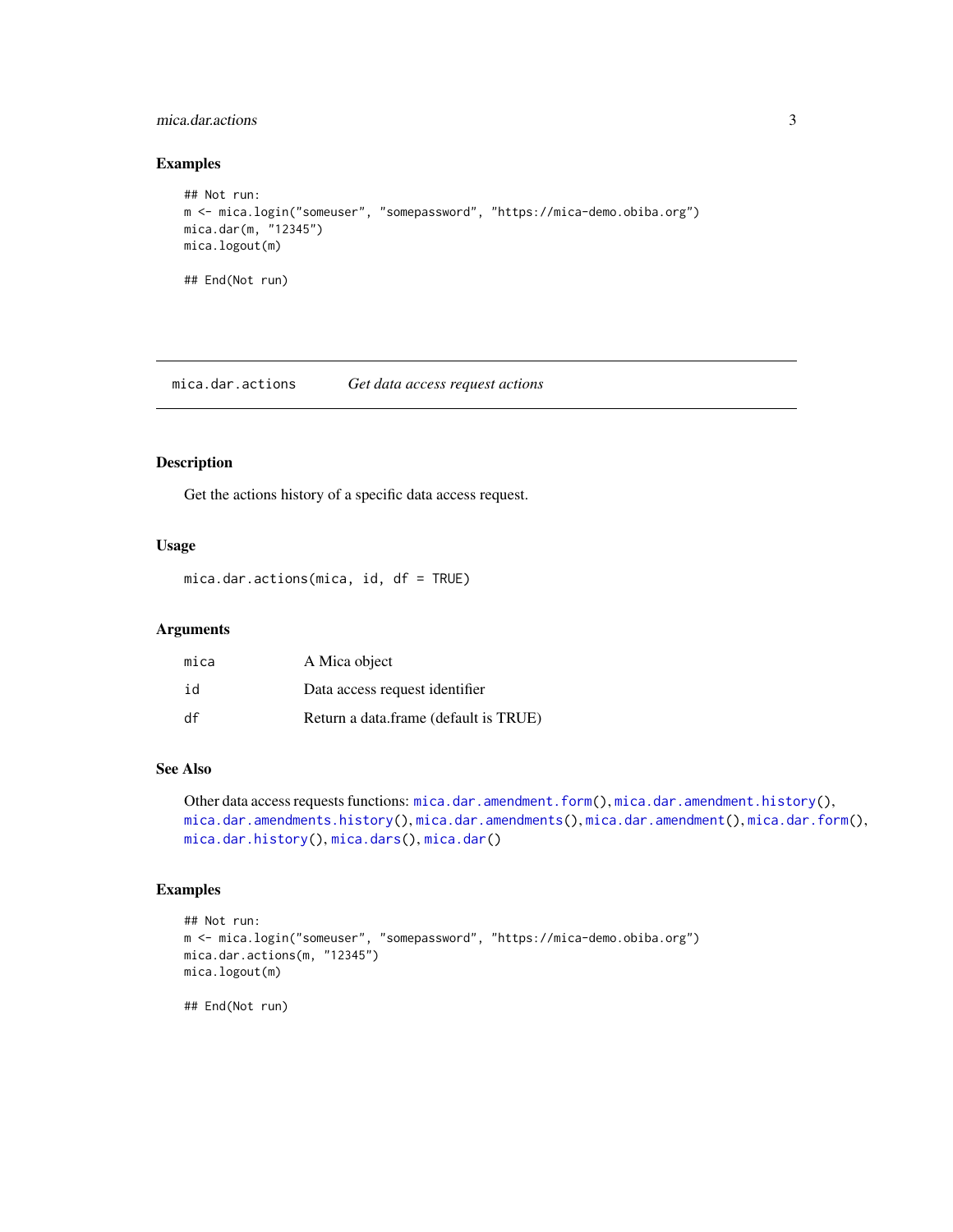<span id="page-3-2"></span><span id="page-3-0"></span>mica.dar.amendment *Get a amendment*

#### Description

Get a specific data access request amendment.

#### Usage

mica.dar.amendment(mica, pid, id)

#### Arguments

| mica | A Mica object                  |
|------|--------------------------------|
| pid  | Data access request identifier |
| id   | Amendment identifier           |

#### See Also

```
mica.dar.actions(mica.dar.amendment.form(), mica.dar.amendment.histor
mica.dar.amendments.history(), mica.dar.amendments(), mica.dar.form(), mica.dar.history(),
mica.dars(), mica.dar()
```
## Examples

```
## Not run:
m <- mica.login("someuser", "somepassword", "https://mica-demo.obiba.org")
mica.dar.amendment(m, "12345", "12345-1")
mica.logout(m)
```
## End(Not run)

<span id="page-3-1"></span>mica.dar.amendment.form

*Get the data access request amendment form*

#### Description

Get the data access request amendment form.

#### Usage

mica.dar.amendment.form(mica)

#### Arguments

mica A Mica object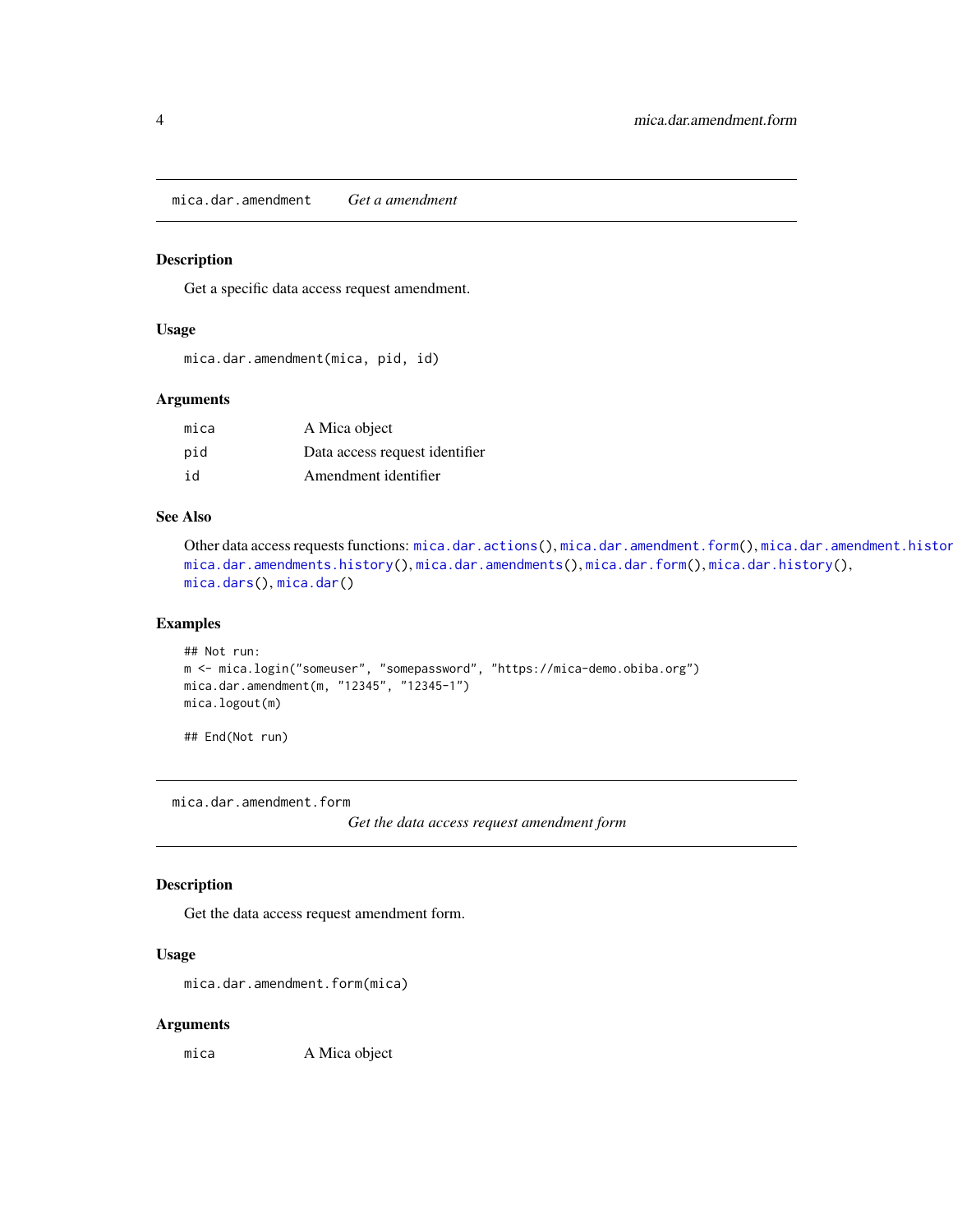#### <span id="page-4-0"></span>See Also

```
Other data access requests functions: mica.dar.actions(), mica.dar.amendment.history(),
mica.dar.amendments.history(mica.dar.amendments(mica.dar.amendment(mica.dar.form(),
mica.dar.history(), mica.dars(), mica.dar()
```
#### Examples

```
## Not run:
m <- mica.login("someuser", "somepassword", "https://mica-demo.obiba.org")
mica.dar.amendment.form(m)
mica.logout(m)
```
## End(Not run)

<span id="page-4-1"></span>mica.dar.amendment.history

*Get amendment history*

#### Description

Get the history of a specific data access request amendment.

#### Usage

```
mica.dar.amendment.history(mica, pid, id, df = TRUE)
```
#### Arguments

| mica | A Mica object                         |
|------|---------------------------------------|
| pid  | Data access request identifier        |
| id   | Amendment identifier                  |
| df   | Return a data.frame (default is TRUE) |

#### See Also

Other data access requests functions: [mica.dar.actions\(](#page-2-1)), [mica.dar.amendment.form\(](#page-3-1)), mica.dar.amendments.histo [mica.dar.amendments\(](#page-5-2)), [mica.dar.amendment\(](#page-3-2)), [mica.dar.form\(](#page-6-1)), [mica.dar.history\(](#page-7-1)), [mica.dars\(](#page-7-2)), [mica.dar\(](#page-1-1))

## Examples

```
## Not run:
m <- mica.login("someuser", "somepassword", "https://mica-demo.obiba.org")
mica.dar.amendment.history(m, "12345", "12345-1")
mica.logout(m)
```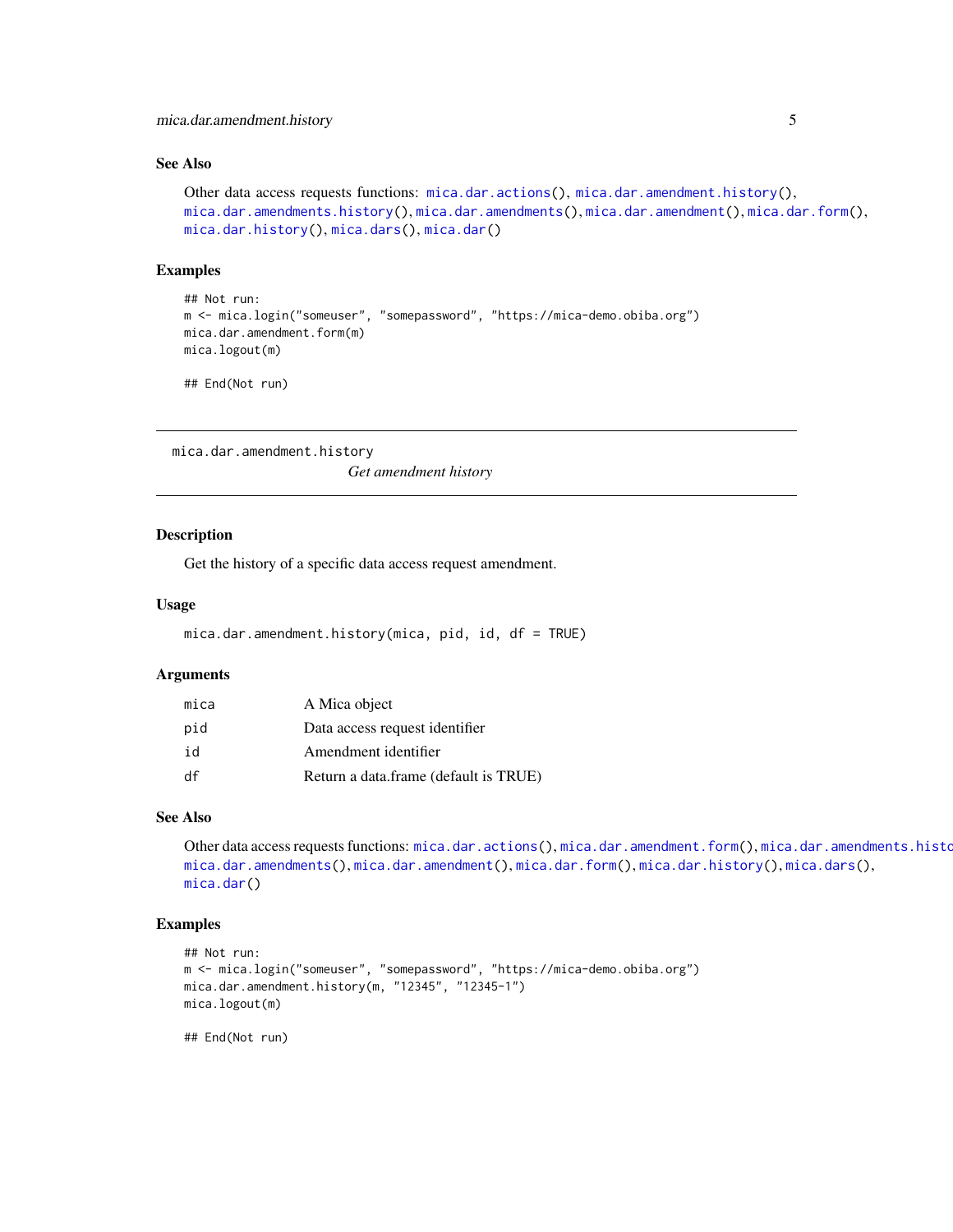<span id="page-5-2"></span><span id="page-5-0"></span>mica.dar.amendments *Get amendments*

#### Description

Get the list of amendments of a specific data access request.

## Usage

```
mica.dar.amendments(mica, pid, status = NULL, df = TRUE)
```
#### Arguments

| mica   | A Mica object                         |
|--------|---------------------------------------|
| pid    | Data access request identifier        |
| status | Filter by status                      |
| df     | Return a data.frame (default is TRUE) |

#### See Also

```
mica.dar.actions(mica.dar.amendment.form(), mica.dar.amendment.histor
mica.dar.amendments.history(mica.dar.amendment(mica.dar.form(mica.dar.history(),
mica.dars(), mica.dar()
```
#### Examples

```
## Not run:
m <- mica.login("someuser", "somepassword", "https://mica-demo.obiba.org")
mica.dar.amendments(m, "12345")
mica.logout(m)
```
## End(Not run)

<span id="page-5-1"></span>mica.dar.amendments.history *Get amendments history*

#### Description

Get the history of the amendments of a specific data access request.

#### Usage

```
mica.dar.amendments.history(mica, pid, df = TRUE)
```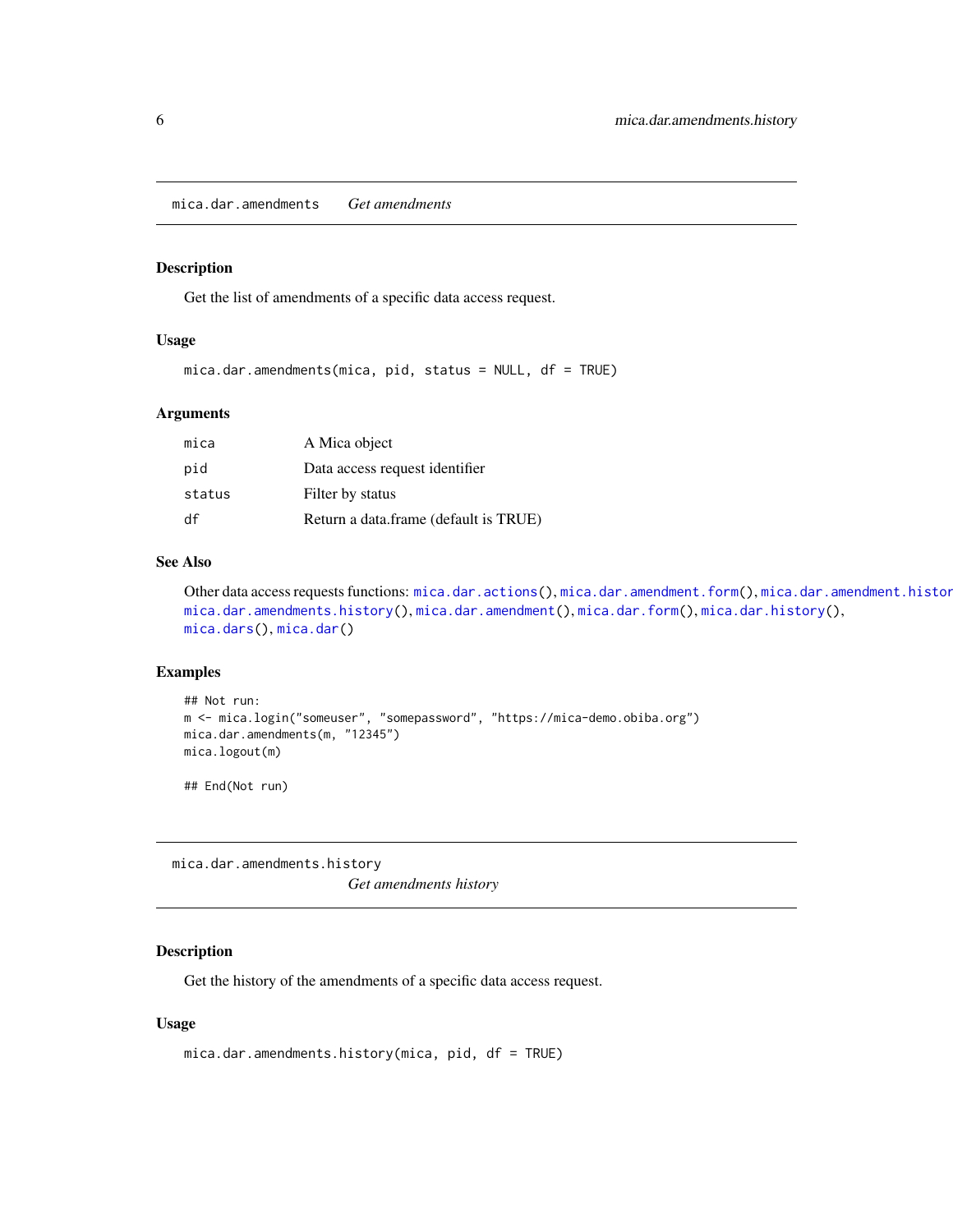### <span id="page-6-0"></span>mica.dar.form 7

#### **Arguments**

| mica | A Mica object                         |
|------|---------------------------------------|
| pid  | Data access request identifier        |
| df   | Return a data.frame (default is TRUE) |

## See Also

Other data access requests functions: [mica.dar.actions\(](#page-2-1)), [mica.dar.amendment.form\(](#page-3-1)), mica.dar.amendment.histor [mica.dar.amendments\(](#page-5-2)), [mica.dar.amendment\(](#page-3-2)), [mica.dar.form\(](#page-6-1)), [mica.dar.history\(](#page-7-1)), [mica.dars\(](#page-7-2)), [mica.dar\(](#page-1-1))

#### Examples

```
## Not run:
m <- mica.login("someuser", "somepassword", "https://mica-demo.obiba.org")
mica.dar.amendments.history(m, "12345")
mica.logout(m)
```
## End(Not run)

<span id="page-6-1"></span>mica.dar.form *Get the data access request form*

#### Description

Get the data access request form.

#### Usage

mica.dar.form(mica)

## Arguments

mica A Mica object

#### See Also

Other data access requests functions: [mica.dar.actions\(](#page-2-1)), [mica.dar.amendment.form\(](#page-3-1)), mica.dar.amendment.histor [mica.dar.amendments.history\(](#page-5-1)), [mica.dar.amendments\(](#page-5-2)), [mica.dar.amendment\(](#page-3-2)), [mica.dar.history\(](#page-7-1)), [mica.dars\(](#page-7-2)), [mica.dar\(](#page-1-1))

#### Examples

```
## Not run:
m <- mica.login("someuser", "somepassword", "https://mica-demo.obiba.org")
mica.dar.form(m)
mica.logout(m)
```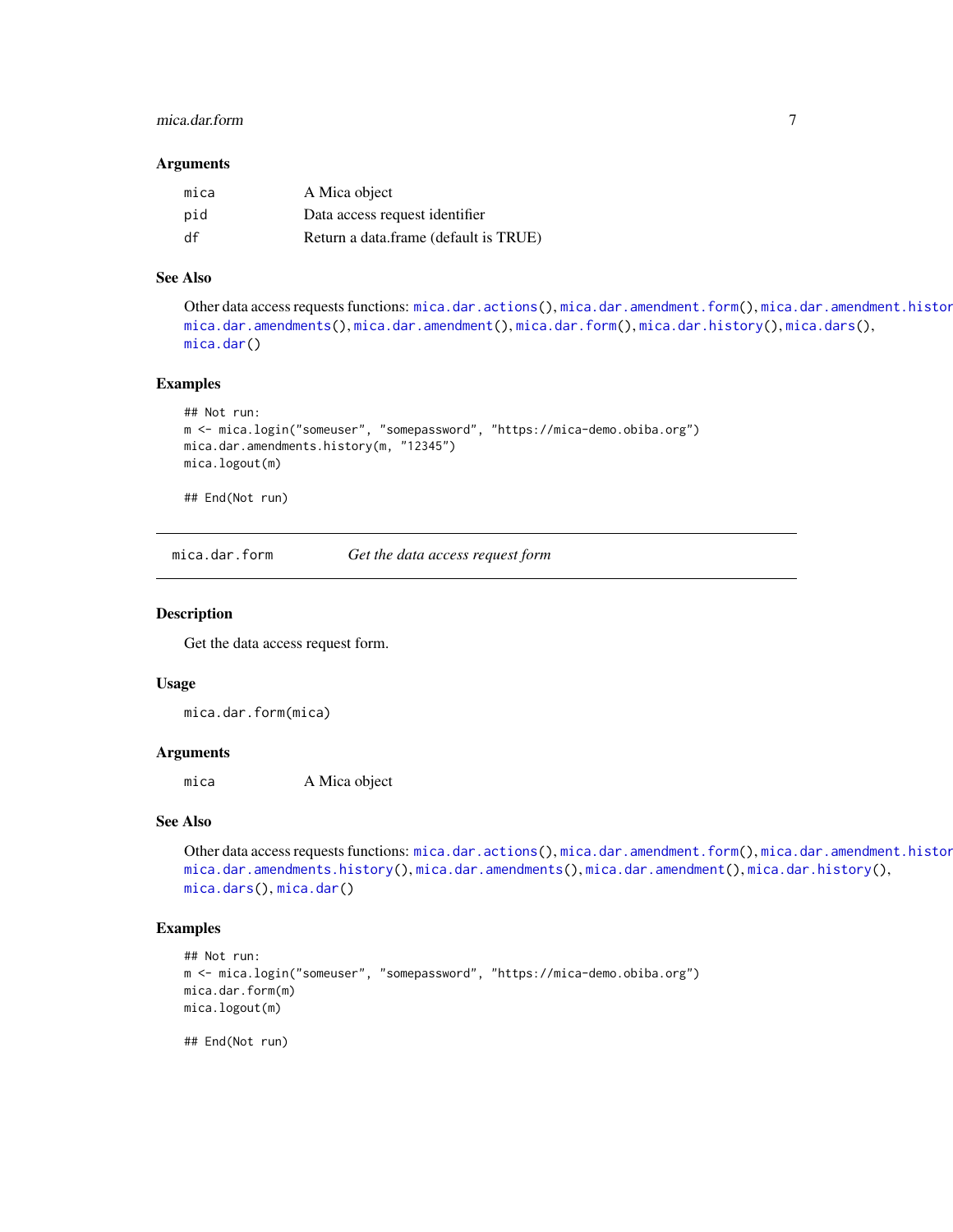<span id="page-7-1"></span><span id="page-7-0"></span>mica.dar.history *Get data access request history*

#### Description

Get the history of a specific data access request.

#### Usage

mica.dar.history(mica, id, df = TRUE)

#### Arguments

| mica | A Mica object                         |
|------|---------------------------------------|
| id   | Data access request identifier        |
| df   | Return a data.frame (default is TRUE) |

## See Also

Other data access requests functions: [mica.dar.actions\(](#page-2-1)), [mica.dar.amendment.form\(](#page-3-1)), mica.dar.amendment.histor [mica.dar.amendments.history\(](#page-5-1)), [mica.dar.amendments\(](#page-5-2)), [mica.dar.amendment\(](#page-3-2)), [mica.dar.form\(](#page-6-1)), [mica.dars\(](#page-7-2)), [mica.dar\(](#page-1-1))

#### Examples

```
## Not run:
m <- mica.login("someuser", "somepassword", "https://mica-demo.obiba.org")
mica.dar.history(m, "12345")
mica.logout(m)
```
## End(Not run)

<span id="page-7-2"></span>mica.dars *Get the data access requests*

## Description

Get the data access requests.

#### Usage

mica.dars(mica, status = NULL, df = TRUE)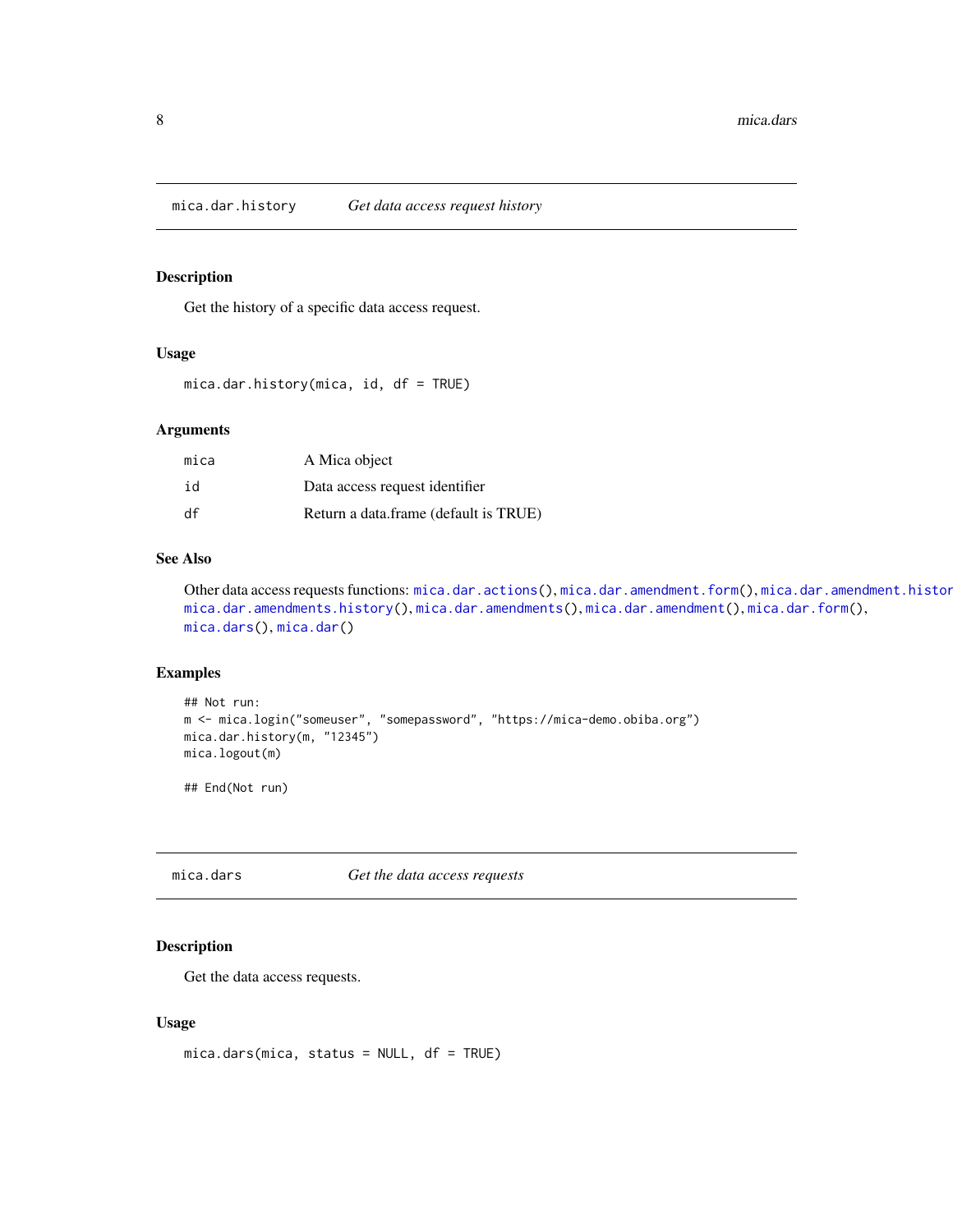#### <span id="page-8-0"></span>mica.datasets 9

#### Arguments

| mica   | A Mica object                         |
|--------|---------------------------------------|
| status | Filter by status                      |
| df     | Return a data.frame (default is TRUE) |

## See Also

Other data access requests functions: [mica.dar.actions\(](#page-2-1)), [mica.dar.amendment.form\(](#page-3-1)), mica.dar.amendment.histor [mica.dar.amendments.history\(](#page-5-1)), [mica.dar.amendments\(](#page-5-2)), [mica.dar.amendment\(](#page-3-2)), [mica.dar.form\(](#page-6-1)), [mica.dar.history\(](#page-7-1)), [mica.dar\(](#page-1-1))

## Examples

```
## Not run:
m <- mica.login("someuser", "somepassword", "https://mica-demo.obiba.org")
mica.dars(m)
mica.logout(m)
## End(Not run)
```
mica.datasets *Get the datasets*

## Description

Get the datasets

## Usage

```
mica.datasets(
  mica,
  query = "dataset()",
  select = list("*"),
  sort = list("id"),from = 0,
  limit = 10000,locale = "en",
  df = TRUE\mathcal{L}
```
## Arguments

| mica   | A Mica object              |
|--------|----------------------------|
| query  | The search query           |
| select | The fields to be extracted |
| sort   | The fields to sort by      |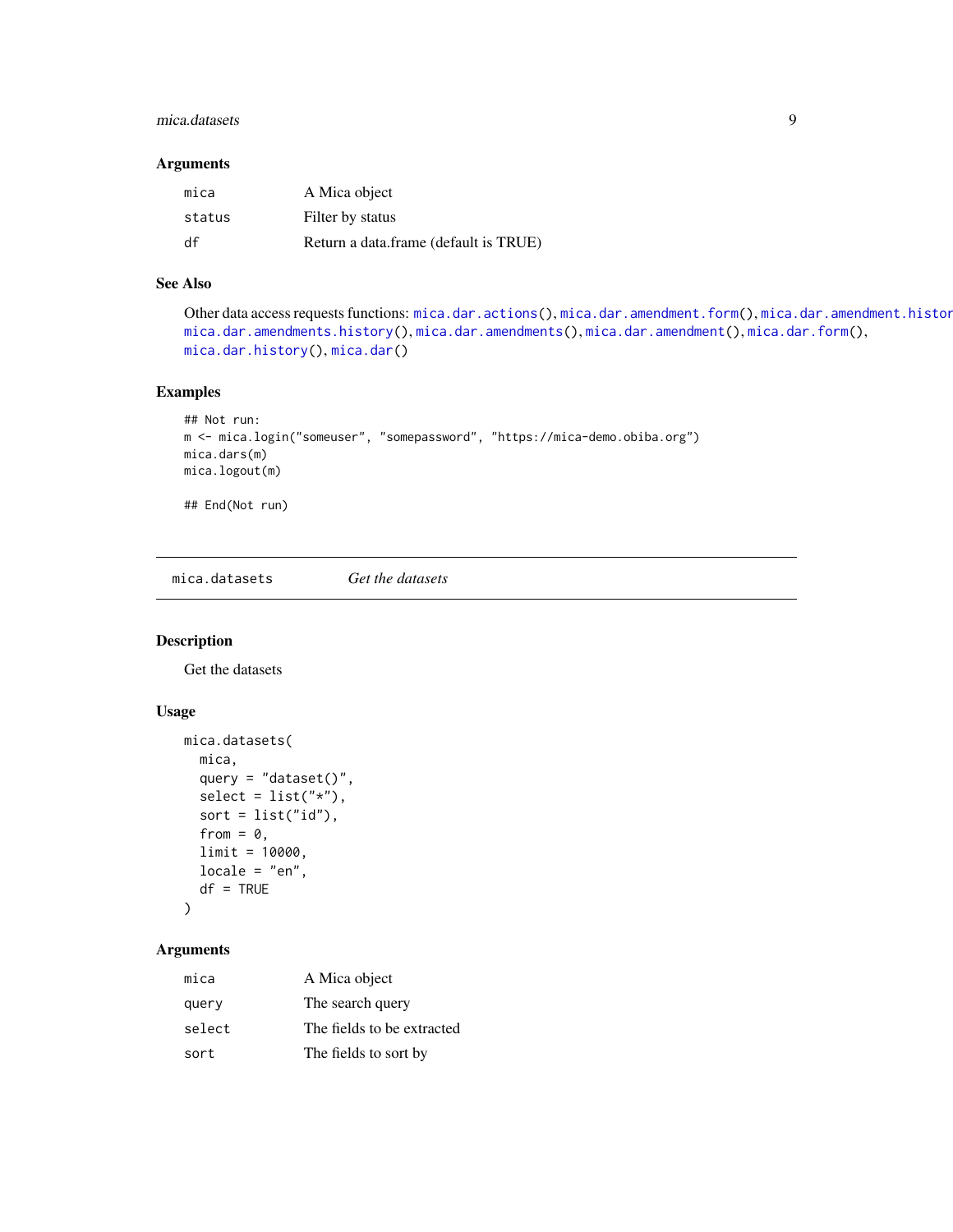## <span id="page-9-0"></span>10 mica.login

| from   | From item                                 |
|--------|-------------------------------------------|
| limit  | Max number of items                       |
| locale | The language for labels (default is "en") |
| df     | Return a data.frame (default is TRUE)     |

## Examples

```
## Not run:
m <- mica.login("https://mica-demo.obiba.org")
mica.datasets(m, query="variable(in(Mlstr_area.Lifestyle_behaviours,Drugs))")
mica.logout(m)
```
## End(Not run)

#### mica.login *Open connection with Mica*

## Description

Open a connection with Mica and returns a Mica object.

#### Usage

```
mica.login(
 username = getOption("mica.username", "anonymous"),
 password = getOption("mica.password", "password"),
 url = getOption("mica.url"),
  opts = getOption("mica.opts", list())
\mathcal{E}
```
#### Arguments

| username | User name in mica. Can be provided by "mica.username" option.        |
|----------|----------------------------------------------------------------------|
| password | User password in mica. Can be provided by "mica.password" option.    |
| url      | Mica url or list of mica urls. Can be provided by "mica url" option. |
| opts     | Curl options. Can be provided by "mica.opts" option.                 |

## Value

A Mica object.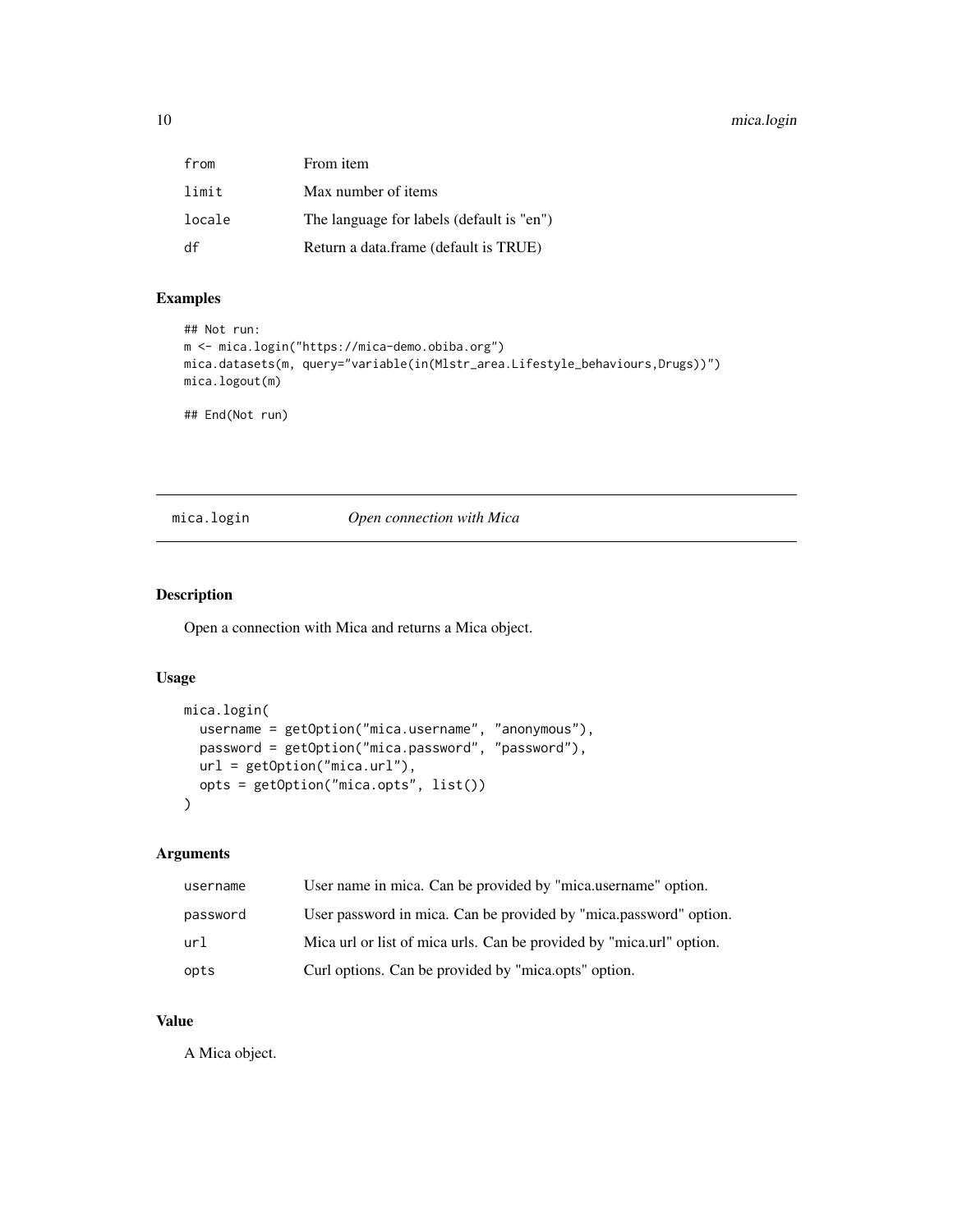## <span id="page-10-0"></span>mica.logout 11

#### Examples

```
## Not run:
# login using credentials from mica.username and mica.password options
m <- mica.login("https://mica-demo.obiba.org")
# login by providing credentials
m <- mica.login("administrator", "password", "https://mica-demo.obiba.org")
## End(Not run)
```
#### mica.logout *Close connection with Mica*

## Description

Close connection and release resources of Mica.

#### Usage

```
mica.logout(mica)
```
## Arguments

mica A Mica object

## Examples

```
## Not run:
m <- mica.login("https://mica-demo.obiba.org")
mica.logout(m)
```
## End(Not run)

mica.networks *Get the networks*

## Description

Get the networks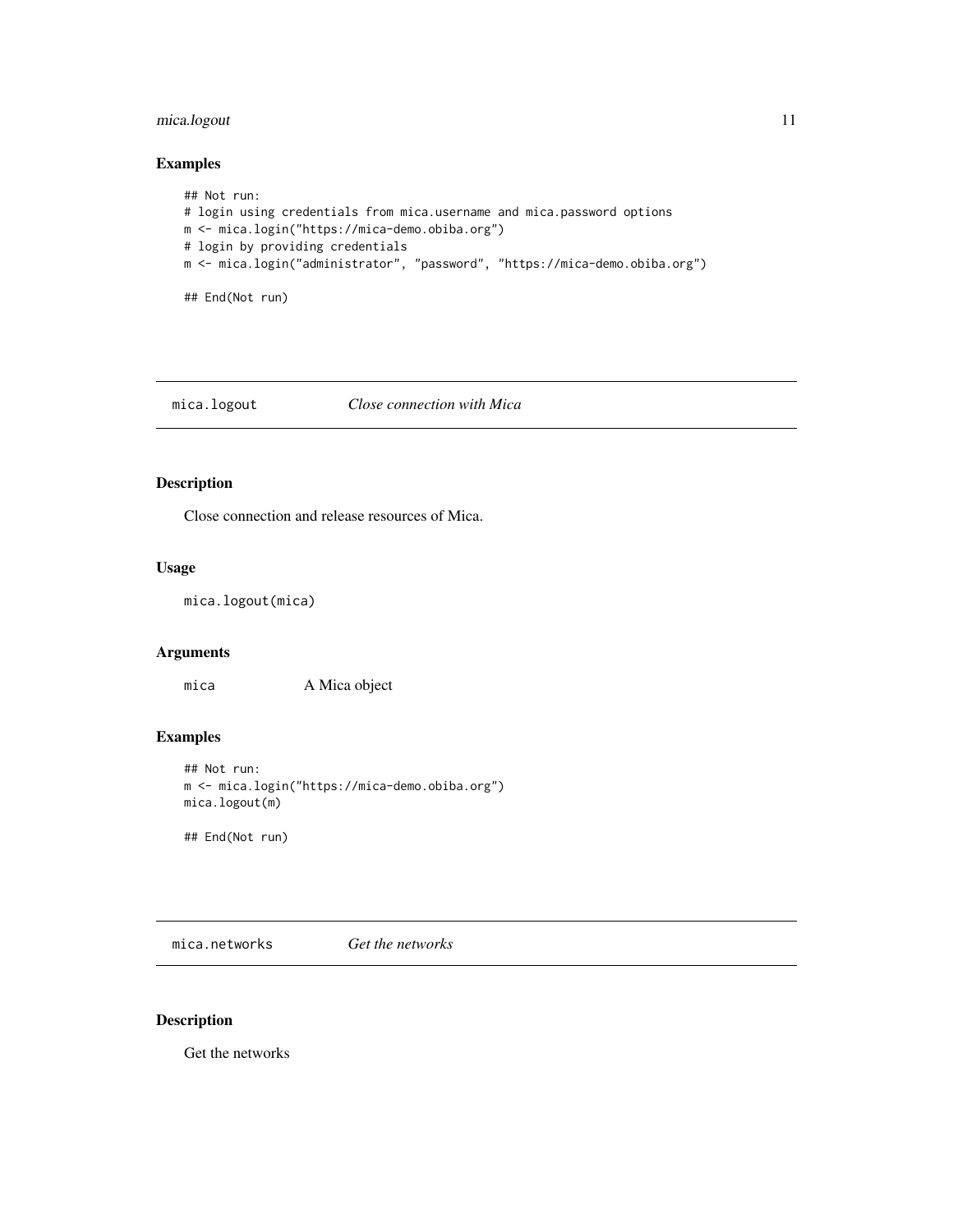## Usage

```
mica.networks(
 mica,
  query = "network()",
  select = list("*"),
 sort = list("id"),from = 0,
 limit = 100,
 locale = "en",df = TRUE\mathcal{L}
```
## Arguments

| mica   | A Mica object                             |
|--------|-------------------------------------------|
| query  | The search query                          |
| select | The fields to be extracted                |
| sort   | The fields to sort by                     |
| from   | From item                                 |
| limit  | Max number of items                       |
| locale | The language for labels (default is "en") |
| df     | Return a data.frame (default is TRUE)     |

## Examples

```
## Not run:
m <- mica.login("https://mica-demo.obiba.org")
mica.networks(m, query="network(in(Mica_network.studyIds,clsa))")
mica.logout(m)
```
## End(Not run)

<span id="page-11-1"></span>mica.studies *Get the studies*

## Description

Get the studies

## Usage

```
mica.studies(
 mica,
  query = "study()",
  select = list("acronym", "name", "objectives", "model",
```
<span id="page-11-0"></span>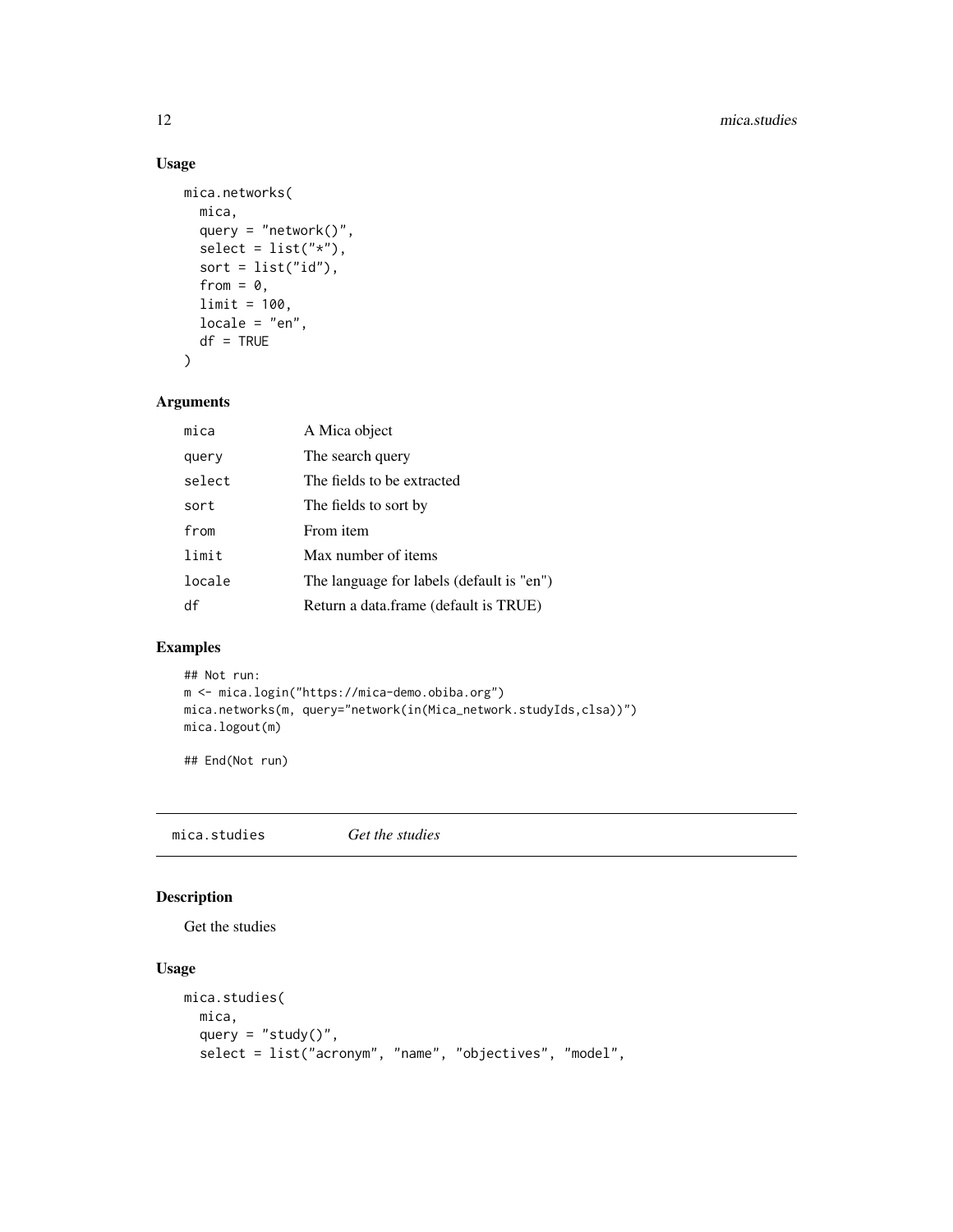## <span id="page-12-0"></span>mica.study.dces 13

```
"populations.dataCollectionEvents.model.dataSources"),
sort = list("id"),
from = 0,
limit = 100,
locale = "en",
df = TRUE
```
## Arguments

)

| mica   | A Mica object                             |
|--------|-------------------------------------------|
| query  | The search query                          |
| select | The fields to be extracted                |
| sort   | The fields to sort by                     |
| from   | From <i>item</i>                          |
| limit  | Max number of items                       |
| locale | The language for labels (default is "en") |
| df     | Return a data.frame (default is TRUE)     |

## See Also

Other studies functions: [mica.study.dces\(](#page-12-1)), [mica.study.populations\(](#page-13-1))

#### Examples

```
## Not run:
m <- mica.login("https://mica-demo.obiba.org")
mica.studies(m, query="variable(in(Mlstr_area.Lifestyle_behaviours,Drugs))",
  locale="en", from=0, limit=10)
mica.logout(m)
## End(Not run)
```
<span id="page-12-1"></span>mica.study.dces *Get the study data collection events*

## Description

Get the study data collection events (DCEs). Note that the DCEs are not fetched directly, they are extracted from study search results.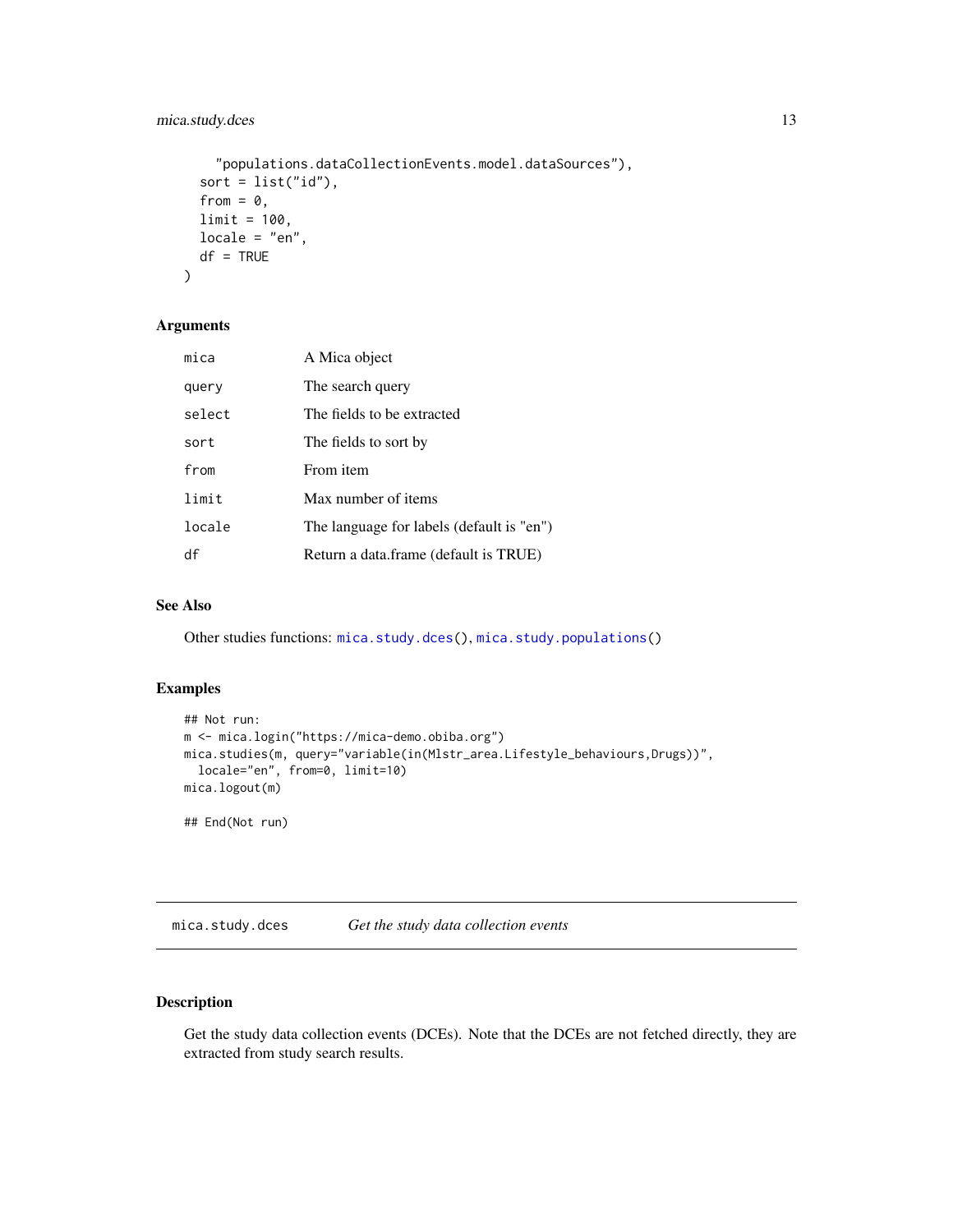## Usage

```
mica.study.dces(
 mica,
 query = "study()",select = list("populations.dataCollectionEvents"),
 sort = list("id"),
 from = 0,
 limit = 100,
 locale = "en",df = TRUE)
```
#### Arguments

| mica   | A Mica object                                                                                                                     |
|--------|-----------------------------------------------------------------------------------------------------------------------------------|
| query  | The search query                                                                                                                  |
| select | The fields to be extracted                                                                                                        |
| sort   | The fields to sort by                                                                                                             |
| from   | From item                                                                                                                         |
| limit  | Max number of items. Note that this limit applies to the studies that are fetched,<br>the resulting count of DCEs will be higher. |
| locale | The language for labels (default is "en")                                                                                         |
| df     | Return a data.frame (default is TRUE)                                                                                             |

## See Also

Other studies functions: [mica.studies\(](#page-11-1)), [mica.study.populations\(](#page-13-1))

## Examples

```
## Not run:
m <- mica.login("https://mica-demo.obiba.org")
mica.study.dces(m, query="study(in(Mica_study.methods-design,cohort_study))")
mica.logout(m)
```
## End(Not run)

<span id="page-13-1"></span>mica.study.populations

*Get the study populations*

#### Description

Get the study populations. Note that the populations are not fetched directly, they are extracted from study search results.

<span id="page-13-0"></span>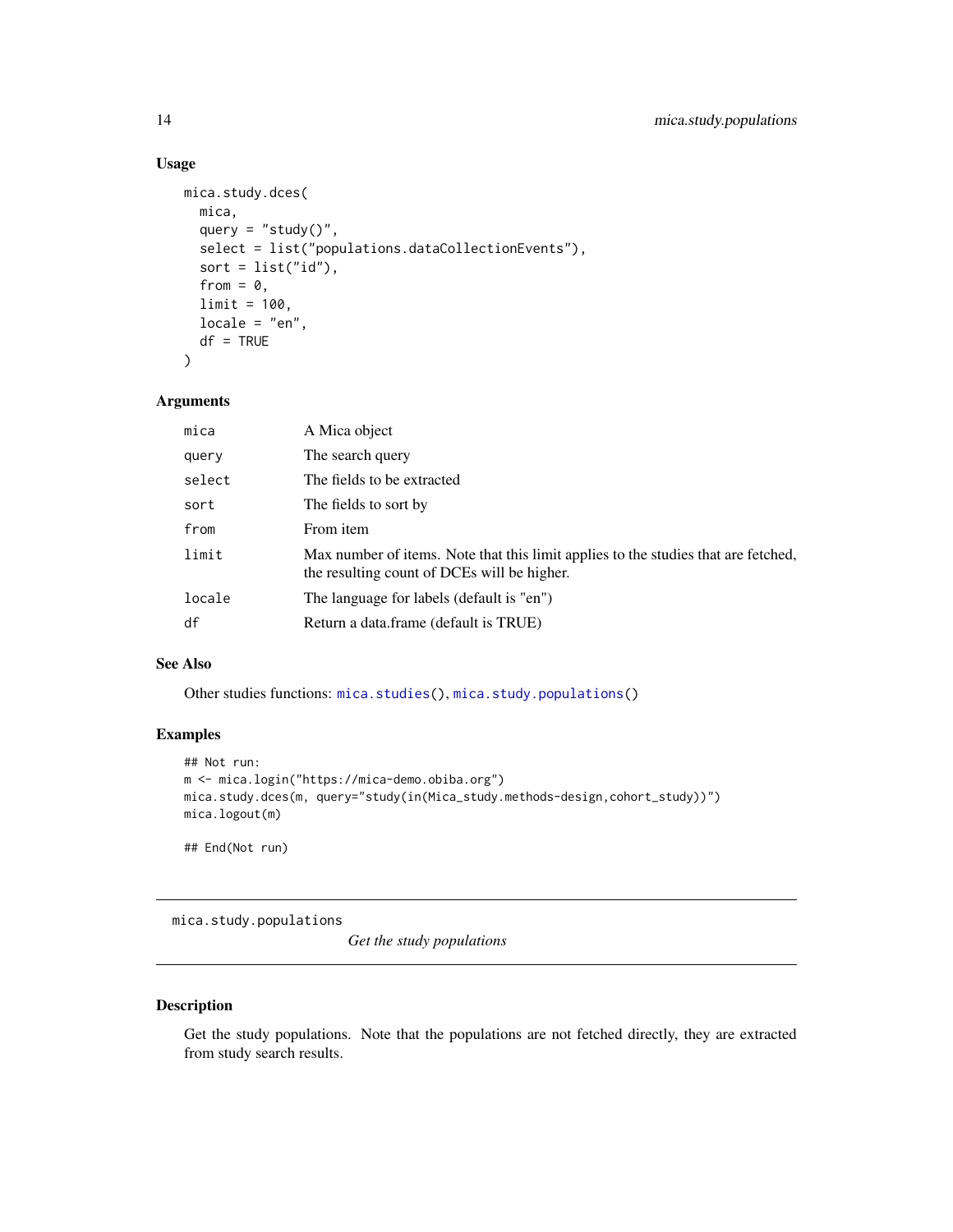## <span id="page-14-0"></span>mica.taxonomies 15

## Usage

```
mica.study.populations(
 mica,
 query = "study()",
 select = list("populations.name", "populations.description", "populations.model"),
 sort = list("id"),
  from = 0,
 limit = 100,
 locale = "en",df = TRUE\lambda
```
#### Arguments

| mica   | A Mica object                                                                                                                            |
|--------|------------------------------------------------------------------------------------------------------------------------------------------|
| query  | The search query                                                                                                                         |
| select | The fields to be extracted                                                                                                               |
| sort   | The fields to sort by                                                                                                                    |
| from   | From item                                                                                                                                |
| limit  | Max number of items. Note that this limit applies to the studies that are fetched,<br>the resulting count of populations will be higher. |
| locale | The language for labels (default is "en")                                                                                                |
| df     | Return a data.frame (default is TRUE)                                                                                                    |

#### See Also

Other studies functions: [mica.studies\(](#page-11-1)), [mica.study.dces\(](#page-12-1))

## Examples

```
## Not run:
m <- mica.login("https://mica-demo.obiba.org")
mica.study.populations(m, query="study(in(Mica_study.methods-design,cohort_study))")
mica.logout(m)
```
## End(Not run)

<span id="page-14-1"></span>mica.taxonomies *Get the taxonomies*

## Description

Get the taxonomies, optionally filtered by taxonomy name and by term matching.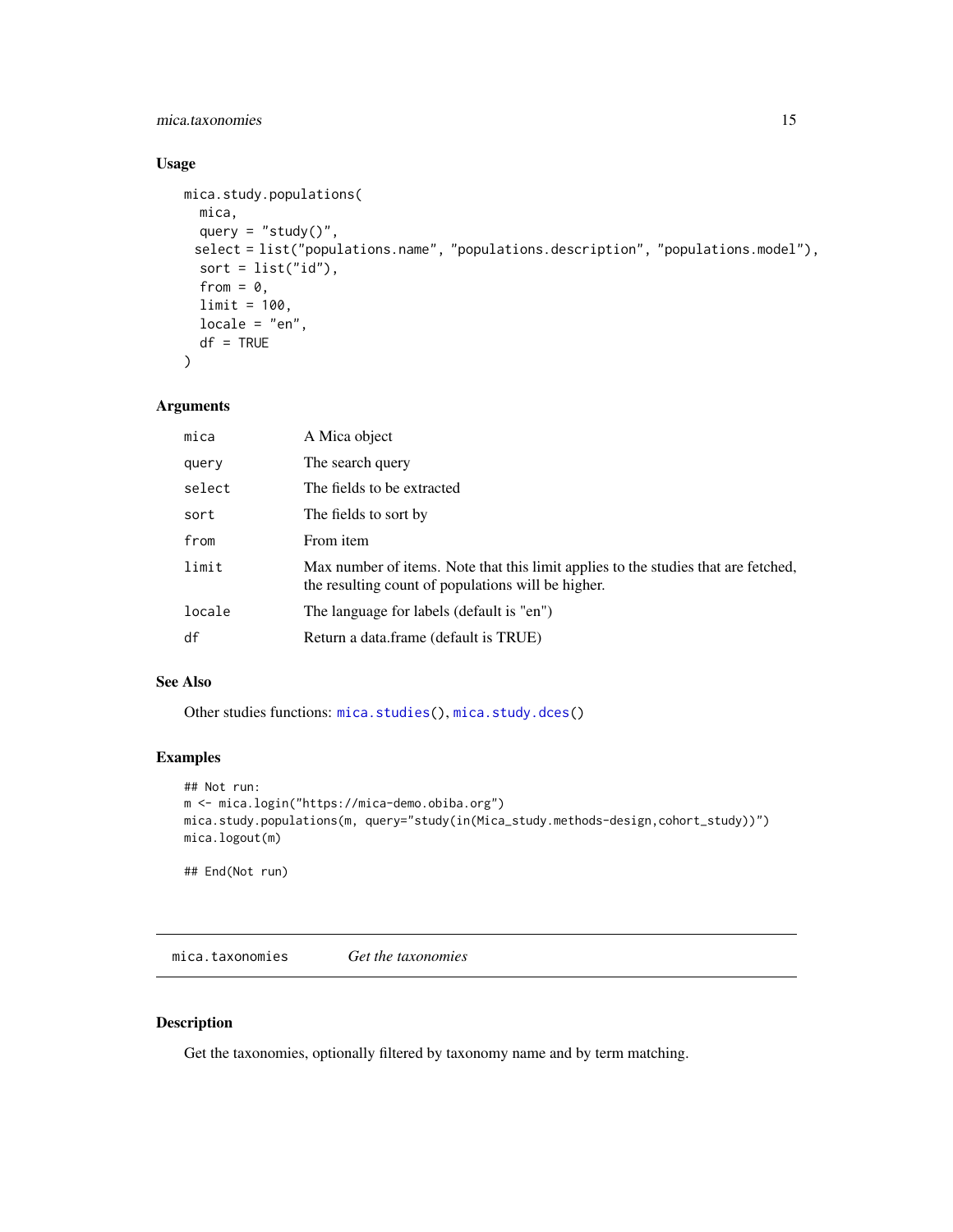## Usage

```
mica.taxonomies(
 mica,
 query = NULL,
 locale = "en",target = "variable",
  taxonomies = NULL,
 df = TRUE\mathcal{L}
```
## Arguments

| mica       | A Mica object                                                             |
|------------|---------------------------------------------------------------------------|
| query      | The search query                                                          |
| locale     | The language for labels (when NULL labels are not included in the result) |
| target     | What the taxonomy is about: variable (default), dataset, study, network   |
| taxonomies | Taxonomy names to subset. If NULL or empty all taxonomies are returned    |
| df         | Return a data.frame (default is TRUE)                                     |

## See Also

Other taxonomies functions: [mica.vocabularies\(](#page-16-1))

## Examples

```
## Not run:
m <- mica.login("https://mica-demo.obiba.org")
mica.taxonomies(m, target="variable", query="sex", locale="en",
  taxonomies = list("Mlstr_area", "Mlstr_additional"))
mica.logout(m)
```
## End(Not run)

mica.variables *Get the variables*

## Description

Get the variables

<span id="page-15-0"></span>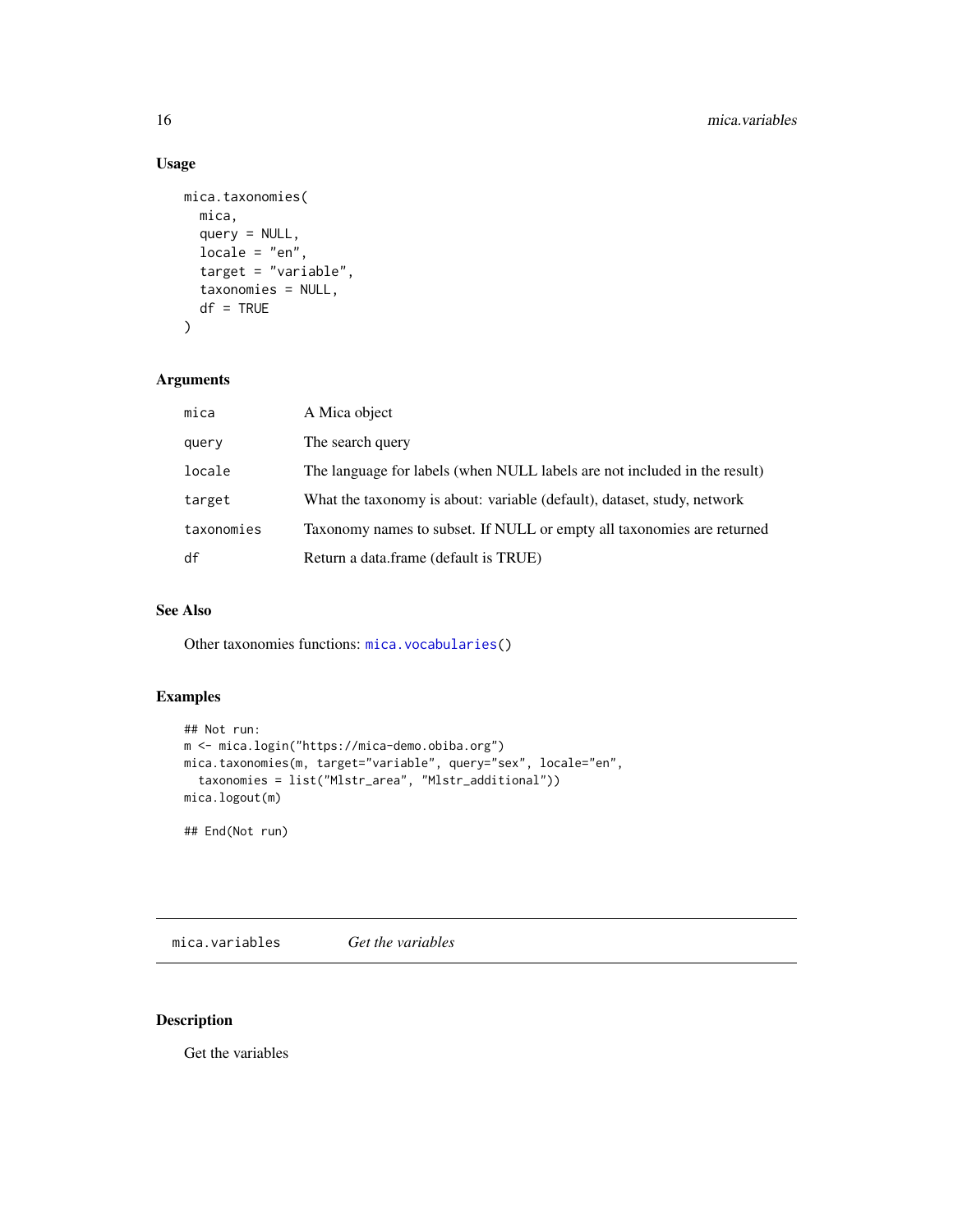<span id="page-16-0"></span>mica.vocabularies 17

## Usage

```
mica.variables(
 mica,
 query = "variable()",
 select = list("*"),
 sort = list("id"),
 from = 0,
 limit = 10000,
 locale = "en",df = TRUE)
```
## Arguments

| mica   | A Mica object                             |
|--------|-------------------------------------------|
| query  | The search query                          |
| select | The fields to be extracted                |
| sort   | The fields to sort by                     |
| from   | From item                                 |
| limit  | Max number of items                       |
| locale | The language for labels (default is "en") |
| df     | Return a data.frame (default is TRUE)     |

## Examples

```
## Not run:
m <- mica.login("https://mica-demo.obiba.org")
mica.variables(m, query="variable(in(Mlstr_area.Lifestyle_behaviours,Drugs))")
mica.logout(m)
```
## End(Not run)

<span id="page-16-1"></span>mica.vocabularies *Get the vocabularies*

## Description

Get the taxonomy vocabularies, optionally filtered by taxonomy name and by term matching.

#### Usage

```
mica.vocabularies(
 mica,
 query = NULL,
 locale = "en",
```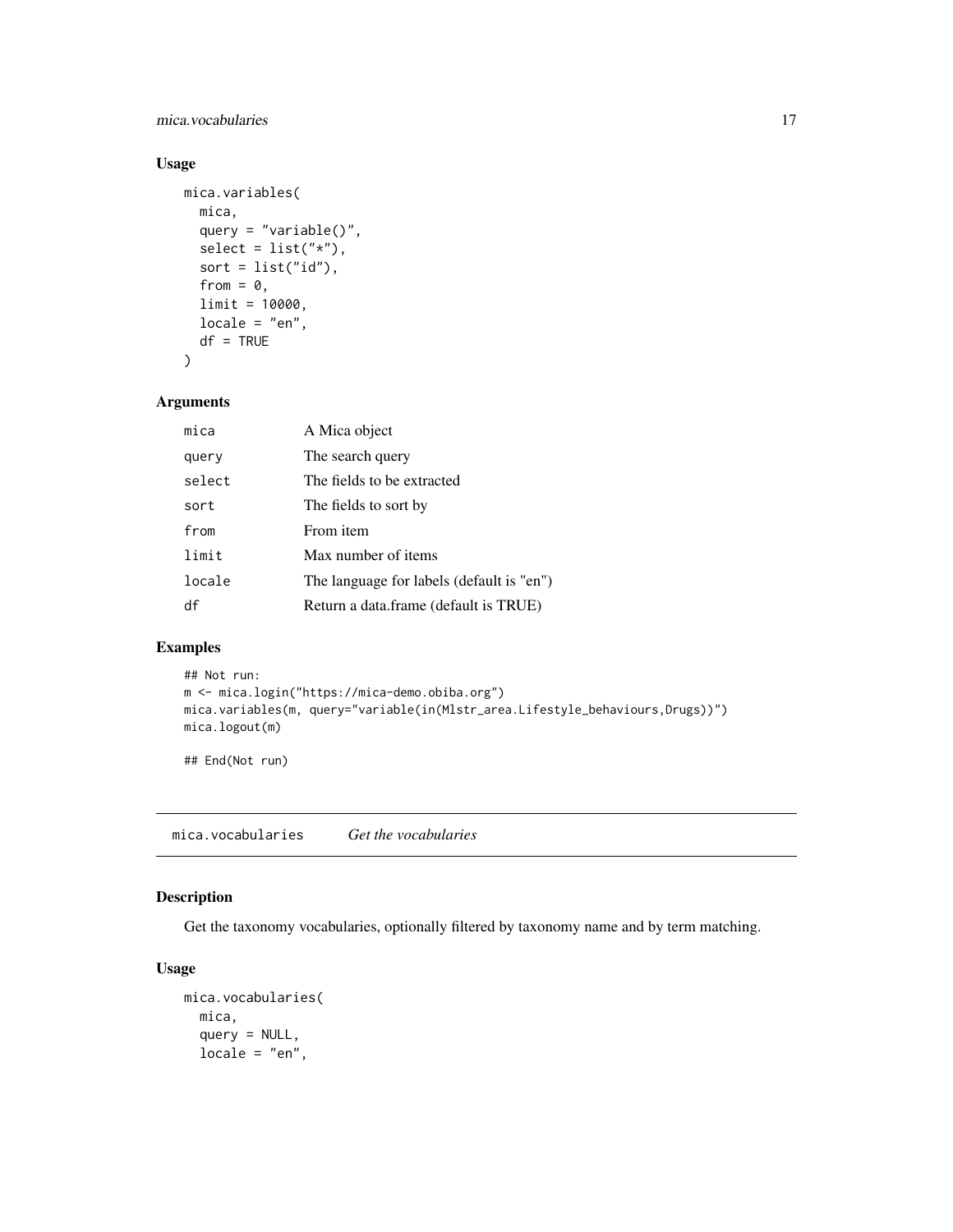```
target = "variable",
  taxonomies = NULL,
  df = TRUE\mathcal{L}
```
## Arguments

| mica       | A Mica object                                                             |
|------------|---------------------------------------------------------------------------|
| query      | The search query                                                          |
| locale     | The language for labels (when NULL labels are not included in the result) |
| target     | What the taxonomy is about: variable (default), dataset, study, network   |
| taxonomies | Taxonomy names to subset. If NULL or empty all taxonomies are returned    |
| df         | Return a data.frame (default is TRUE)                                     |

## See Also

Other taxonomies functions: [mica.taxonomies\(](#page-14-1))

## Examples

```
## Not run:
m <- mica.login("https://mica-demo.obiba.org")
mica.vocabularies(m,target="variable", query="cancer", locale = "en")
mica.logout(m)
```